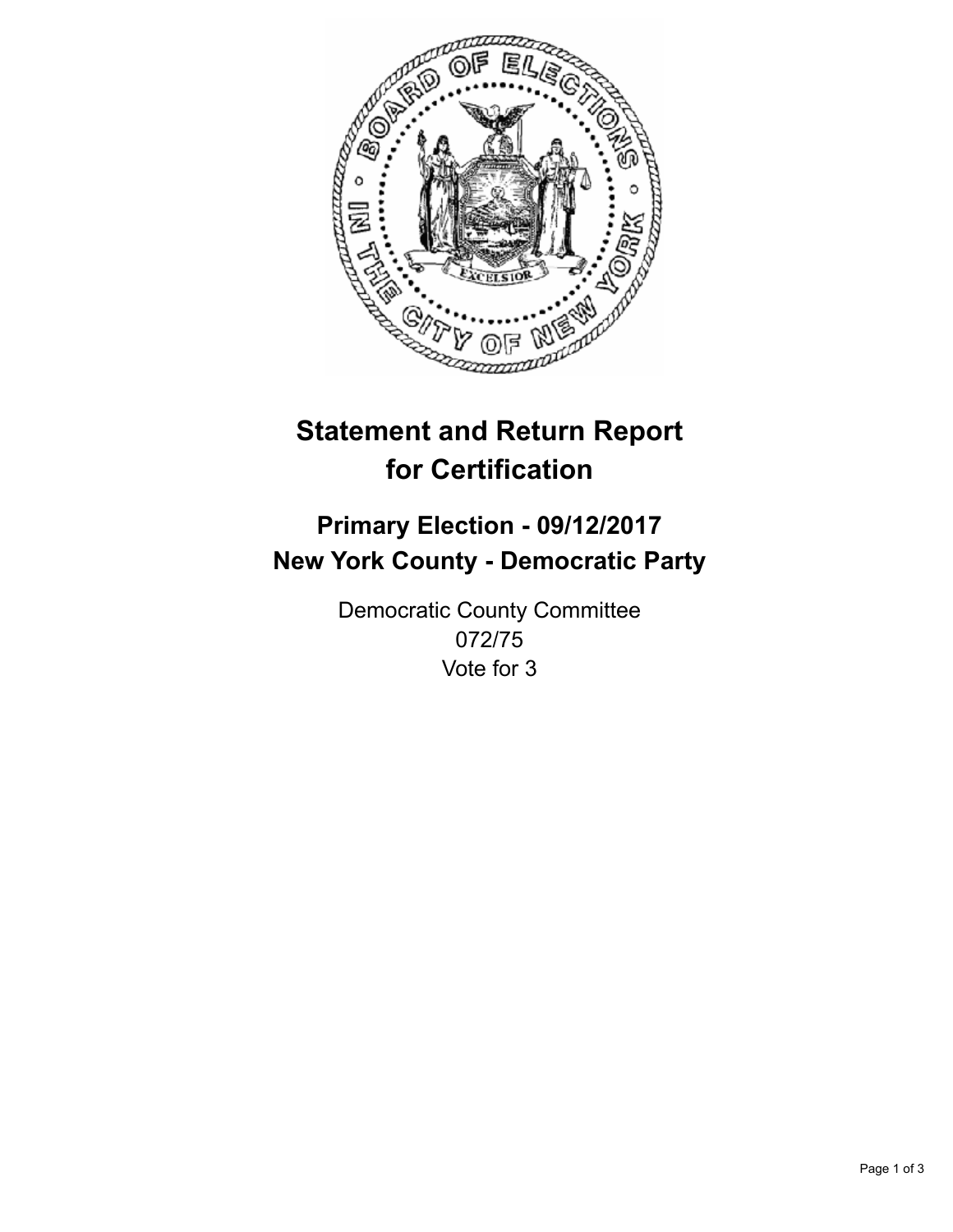

## **Assembly District 75**

| <b>PUBLIC COUNTER</b>                                    | 458            |
|----------------------------------------------------------|----------------|
| <b>MANUALLY COUNTED EMERGENCY</b>                        | 0              |
| ABSENTEE / MILITARY                                      | 8              |
| <b>AFFIDAVIT</b>                                         | $\overline{2}$ |
| <b>Total Ballots</b>                                     | 468            |
| Less - Inapplicable Federal/Special Presidential Ballots | 0              |
| <b>Total Applicable Ballots</b>                          | 468            |
| KATHLEEN M. TREAT                                        | 214            |
| <b>MARTIN A. TREAT</b>                                   | 175            |
| KAREN R. JACOBS                                          | 213            |
| <b>DENISE M. SPILLANE</b>                                | 193            |
| RAQUEL I. LLAUGER                                        | 69             |
| DANA TARRANTINO (WRITE-IN)                               | 1              |
| MARISA E. REDANTY (WRITE-IN)                             | 1              |
| <b>Total Votes</b>                                       | 866            |
| Unrecorded                                               | 538            |